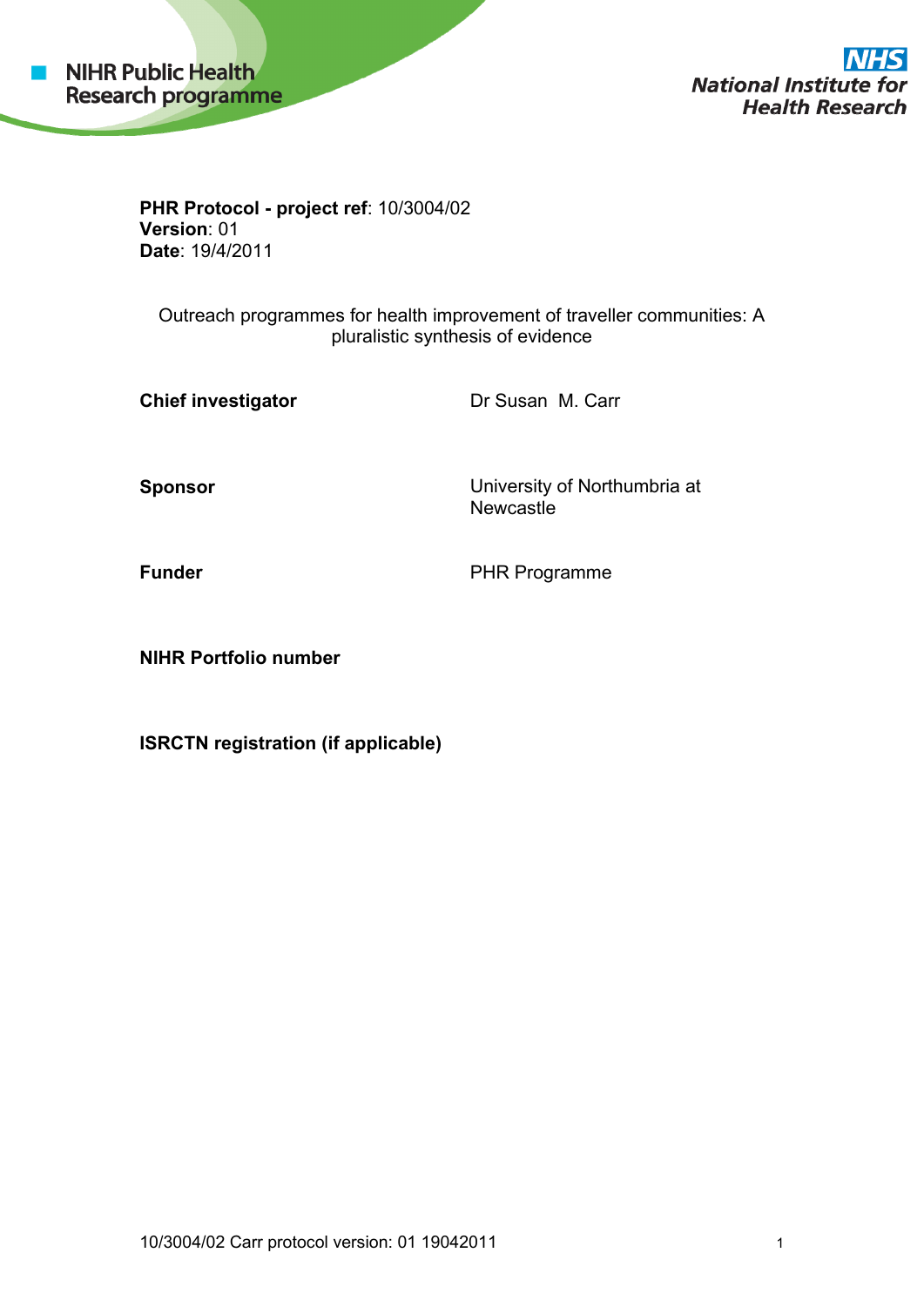### **Outreach programmes for health improvement of traveller communities: A pluralistic synthesis of evidence**

# **1. Aims/Objectives:**

To identify and assess effectiveness and cost effectiveness of components of outreach programmes for Traveller Communities**.** 

## **2. Background:**

The phrase Gypsy, Roma and Traveller (or Traveller Communities) is used to describe a wide variety of cultural and ethnic groups. TC is a generic term that covers a number of different groups: English and Welsh Gypsies, Irish and Scottish Travellers, showmen (fairground people) and circus people, bargees (occupational boat dwellers) and New Travellers. These communities have in common a long tradition of a travelling lifestyle, but their history and customs vary<sup>1</sup>.

Large scale epidemiological studies have demonstrated that the health status of Travellers in the UK is significantly worse when compared with other socioeconomically disadvantaged groups among the non traveller population<sup>2,3,4,5</sup>. This is true of many domains of health, with members of TC being more likely to experience chronic illness than their age-sex matched comparators<sup>4,5</sup>; high levels of infant mortality, low birth weight, low immunisation uptake and high child accident rates<sup>5</sup>; and high levels of anxiety and depression $6,4,5,7$ .

Whilst there are efforts to tackle health inequalities in this diverse group, as evidenced through recent funding sources $a_{0,9,10}$ , most of these have been initiated in recent years and are as yet unlikely to have yielded significant evidence of impact.

 A review of health care interventions for TC recommended outreach services and the employment of trained workers from the community as culturally appropriate and promising components of interventions<sup>11</sup>. Examples of outreach mechanisms cited as offering potential are diverse, including for instance a community mothers programme<sup>12</sup>; outreach workers from  $TC^{13,11}$ ; and mobile health clinics or play buses $13,11$ .

The distinctiveness between outreach implementation models and the boundaries between them and others, such as peer support interventions for example, are not always clear in the literature. In order to provide greater focus for this review, and in line with the agenda to tackle health inequalities, the current work will be focussed on outreach efforts that aim to engage TC in a health related agenda. For the purpose of this review, and following the analysis of McGivney<sup>14</sup>, outreach programmes will be defined as any health improvement intervention that is targeted at TC, and which takes place in locations beyond usual organisational limits.

### **3. News:**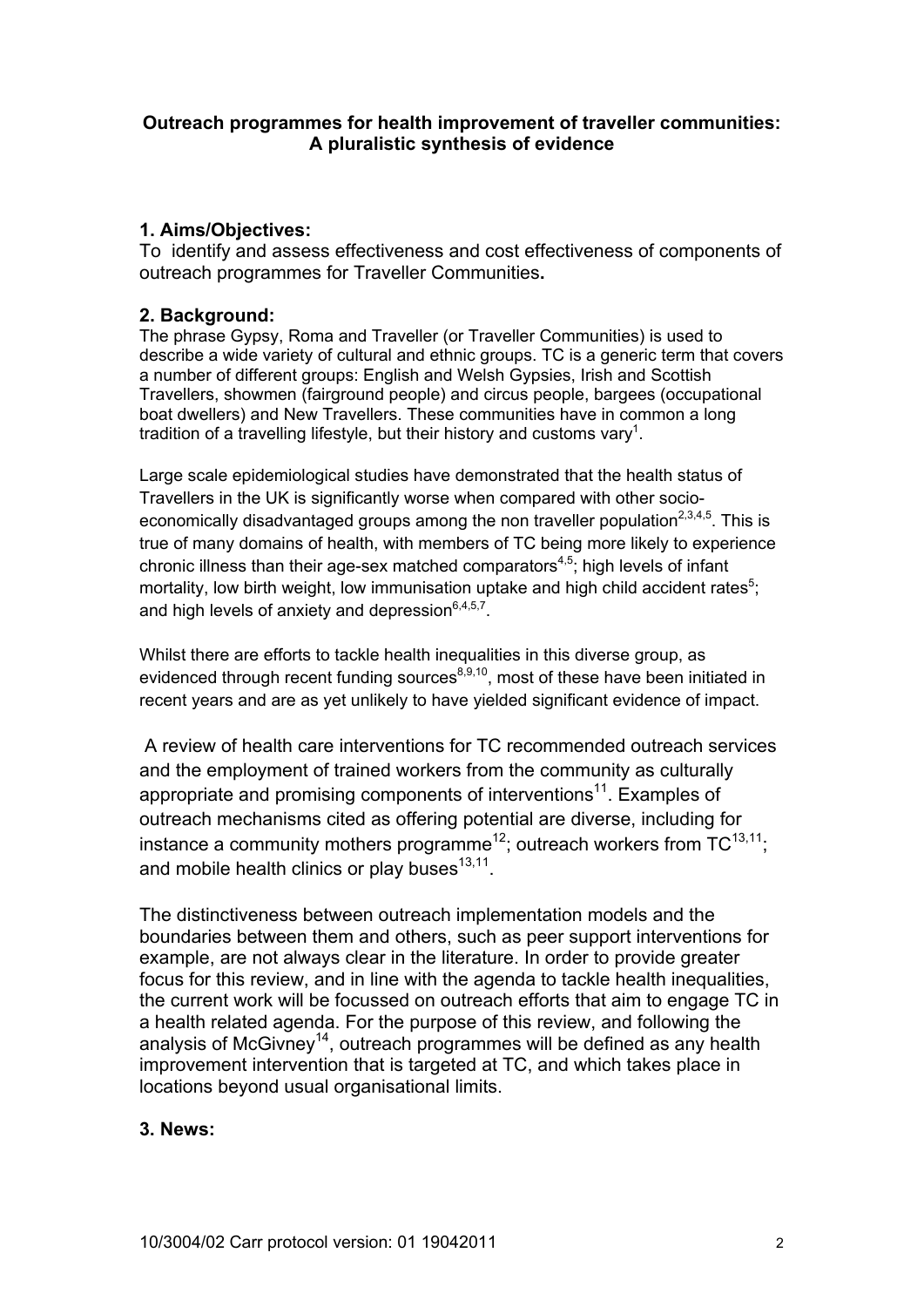# **4. Methods:**

a. Setting

The review will focus on European and eastern European models in view of greater likely applicability to UK context, as outreach models are likely to be very different in the United States and Australia, and travelling communities are very likely to be culturally distinct

- b. Design Evidence synthesis
- c. Data collection
- c. Data analysis

On conclusion of a trawl of the literature base and after rigorous quality assessment, a decision will be made of whether a meta-analysis and costeffectiveness modelling can be conducted or a narrative synthesis. In parallel, a realist synthesis will be conducted.

### **5. Contribution of existing research:**

The review will quality appraise and synthesis existing subject evidence

### **6. Plan of Investigation:**

Primary search of evidence base. Dual track evidence synthesis

### **7. Project Management:**

Overall project leadership undertaken by Dr Carr supported by team with expertise in evidence retrieval and synthesis (Dr Lhussier and Goodall), traveller communities (Dr Bancroft), inequalities (Dr Adams) and economics (Dr Pennington)

### **8. Service users/public involvement:**

Members of traveller communities will be invited to participate in project steering group and expert hearings.

### **9. References:**

1. Department for Children, Schools and Families. *Gypsy, Roma and Traveller Communities – Further Information*. London: Department for Children, Schools and Families; 2010

2. Van Cleemput P, Parry G, Thomas K, Peters J, Coopers C. Health related beliefs and experiences of Gypsies and Travellers: a qualitative study. *Journal of Epidemiology and Community Health* 2007;61(3):205-210